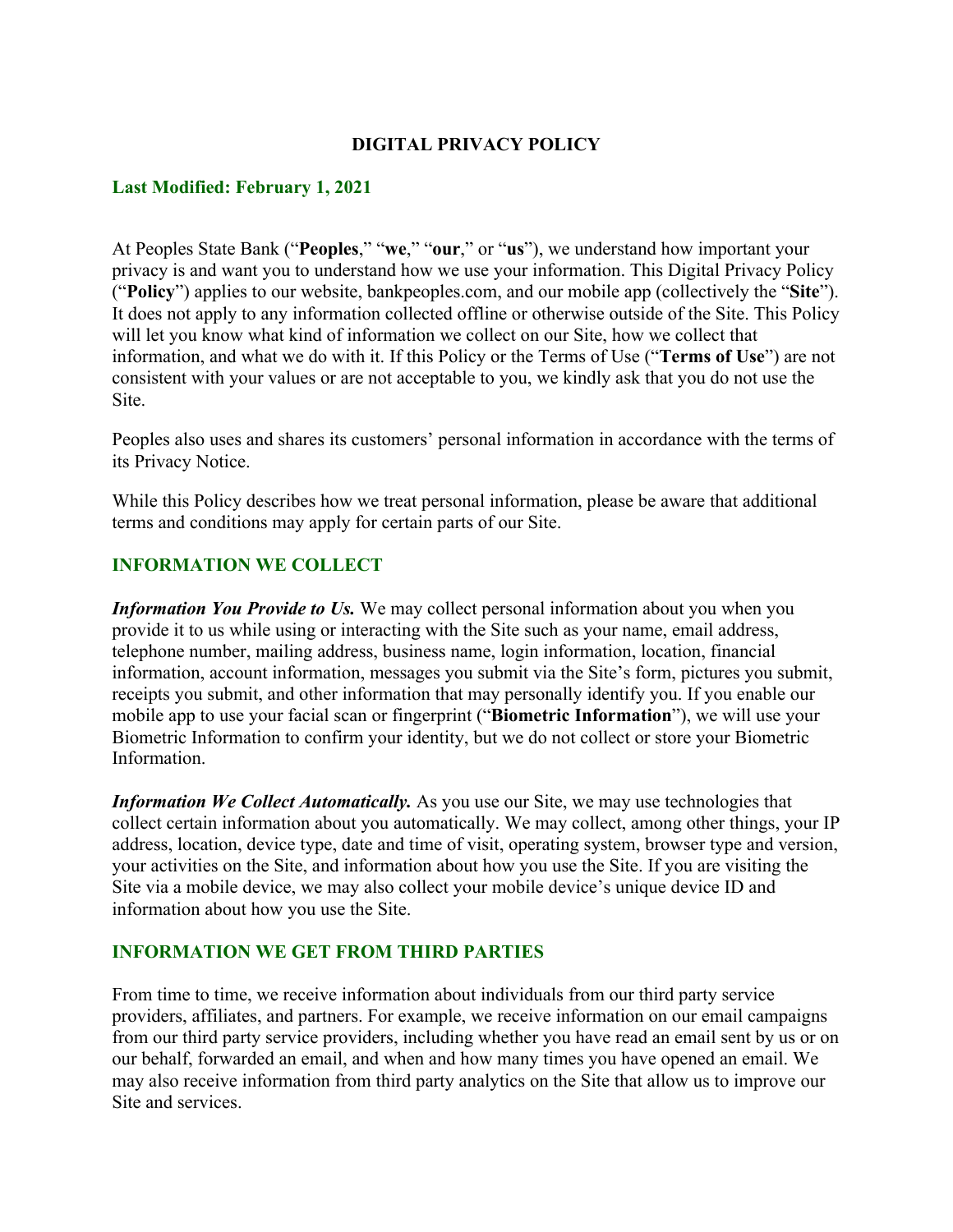# **AUTOMATIC INFORMATION COLLECTING TECHNOLOGIES**

Peoples and third parties may use a variety of technologies that collect information automatically, including cookies, web beacons, flash cookies, and logging. For example, we use Google Analytics to help us understand how our customers interact with the Site—you can read more about how Google uses your information here: https://policies.google.com/privacy. You can also opt-out of Google Analytics here: https://tools.google.com/dlpage/gaoptout. It is important to understand cookies and web beacons:

- *Cookies.* A cookie is a small text file that is sent to your browser when you access a website, including the Site. We and the third parties described below may use session cookies. A session cookie is available only during the course of the browser session; the information is not sent to or stored on a computer's hard drive. Closing the browser or logging off will invalidate the session cookie. We and the third parties described below may also use machine cookies, which do remain on a computer hard drive and gather information, sometimes over time and across websites. You can find more information about your choices regarding cookies under the heading "YOUR CHOICES."
- *Web Beacons*. "Web beacons" or "tracking pixels" are electronic images, tags, or scripts that allow a website to access cookies and among other things, help track general usage patterns of visitors to a website. Web beacons can recognize certain types of information, such as cookies, time and date of a page view, and a description of the page where the web beacon is placed. We and the third parties described below may use web beacons to compile information regarding your use of the Site.

# **HOW WE USE INFORMATION**

*Uses of Information We Collect Automatically or Receive from Third Parties.* Information that is collected automatically may be used for a variety of business purposes, such as monitoring website traffic, delivering relevant content, improving the Site, security of the Site, and use of the Site. We may also use information we collect automatically that is otherwise de-identified, aggregated, or anonymous for any purpose.

*Uses of Information You Provide to Us.* We know your personal information is important to you. As a result, we want you to know how we may use it. We use information for the following purposes:

- To provide the Site, related services, and products to you;
- To respond to any request you have made, including for information, products, and/or services;
- For our marketing efforts, including to keep you informed about existing and new products and services;
- To operate sweepstakes, surveys, contests, and other promotions;
- To provide you with customer support;
- To resolve problems and disputes with the Site;
- To improve the Site and our services;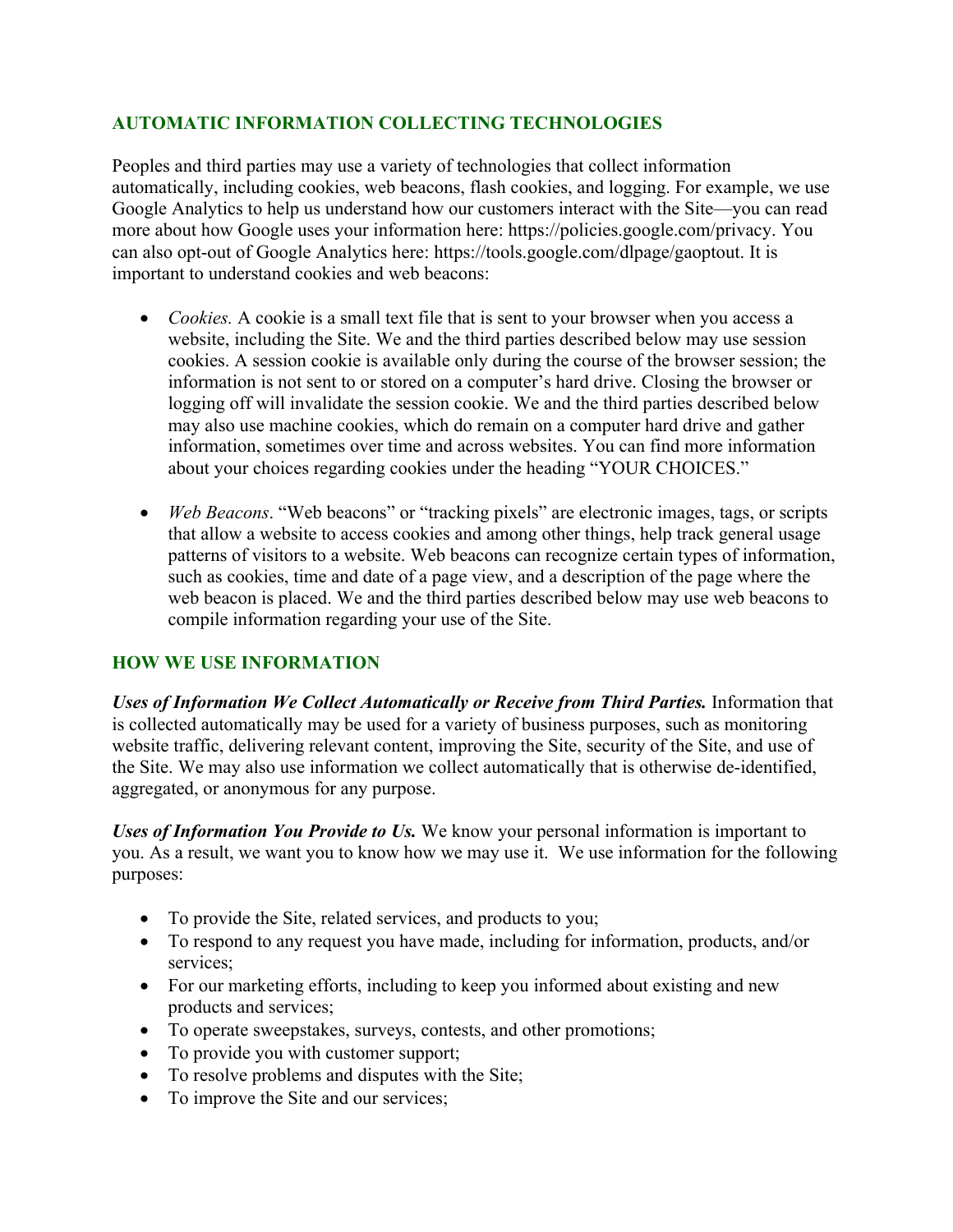- To protect the security and integrity of the Site;
- To monitor compliance with and enforce this Policy and any other applicable agreements and policies;
- To prevent fraud, protect our business, and to otherwise fulfill our legal obligations;
- If necessary, to notify you about changes to the Site or to any products or services we offer;
- In any other way we may describe when you provide the information, or any other purpose we deem necessary or appropriate;
- To fulfill any other purposes for which you provide it, or offer your consent; and
- As generally permitted under applicable law.

# **DISCLOSURE OF YOUR INFORMATION**

We may share your information, including your personal information:

- To our subcontractors, service providers, and other third parties we use to support our business or the Site;
- To a buyer or other successor in the event of or during a merger, divestiture, restructuring, dissolution, or other sale or transfer of some or all of Peoples' assets or equity, whether as a going concern or as part of bankruptcy, liquidation, or similar proceeding, in which personal information held by Peoples is among the assets transferred;
- For any other purposes disclosed by us when you provide the information, or any other purpose we deem necessary or appropriate; or
- With your consent.

We may also share your personal information to comply with any court order or legal obligation, including responding to any lawful government or regulatory request, or if we believe disclosure is necessary to enforce or protect our rights, property, or safety, or that of our users or third parties.

# **YOUR CHOICES**

*Cookies.* If you do not wish us to place cookies, you may set your browser to refuse some cookies, or to alert you when cookies are being sent. If you do so, please note that some parts of the Site may then be inaccessible or may not function properly. Information on deleting or controlling cookies can be found at www.aboutcookies.org.

*Opt-Out.* You may opt out of receiving future marketing communications from us any time we request your personal information. You can opt out by using the unsubscribe process by emailing us at customerservice@bankpeoples.com with "unsubscribe" in the subject line. We will use commercially reasonable efforts to process such request in a timely manner.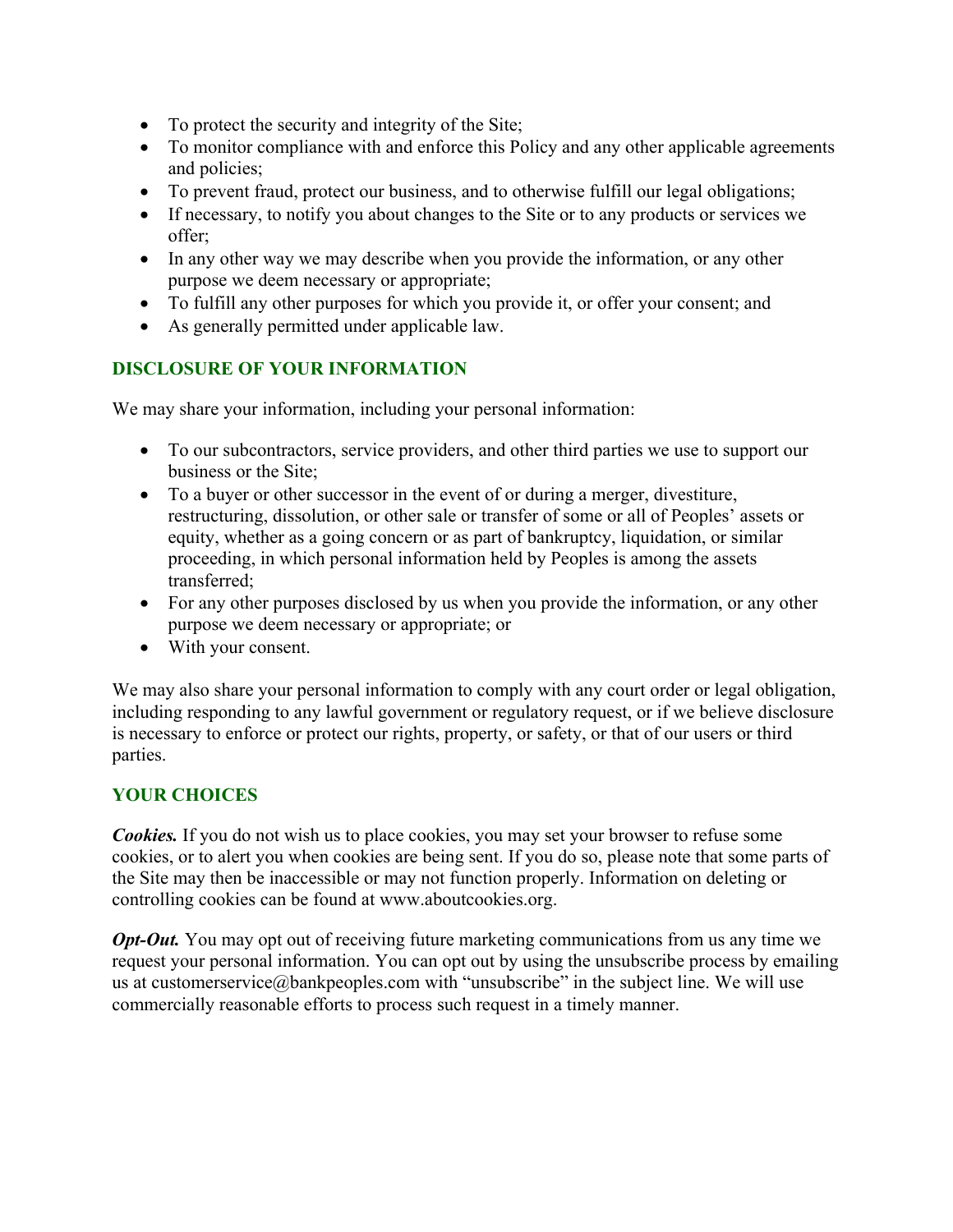### **EXTERNAL WEBSITES**

Our Site may contain links to websites operated and maintained by third parties, including social media platforms. We have no control over and are not responsible for the privacy policies or content on those websites. Links to third party websites do not imply an affiliation between Peoples and the website owner, or any endorsement, approval, or verification of any content contained on those websites. Privacy policies on third party websites may be different from our Policy. You access such links at your own risk. We recommend you read the privacy policy of a website before disclosing any of your information.

# **CHILDREN UNDER THE AGE OF 13**

We do not knowingly collect personal information from children under 13. In the event that we learn that we have collected personal information from a child under the age of 13 without parental consent, we will delete that information and otherwise comply with the requirements of any applicable law including the Children's Online Privacy Protection Act. If you believe that we might have any information from or about a child under the age of 13, please contact us at customerservice@bankpeoples.com.

### **SECURITY**

We strive to use reasonable means to secure your personal information; however, please keep in mind that the transmission of information over the Internet and on mobile platforms is not always secure, which means we cannot and do not guarantee the complete security of any personal information you provide to us. Please consider this prior to submitting personal information to us via the Site. The confidentiality of your password for the Site is your responsibility.

# **CHANGES TO THIS POLICY**

We may update this Policy to reflect material changes in the manner in which we deal with personal information, including complying with law or for business purposes. The Policy posted here will always be current. We encourage you to review it regularly. If we make a material change to this Policy, we will either post a notice on the Site or send you an email notifying you of the update. Your continued use of this Site after we make changes to this Policy is deemed to be your acceptance of any changes regardless of whether you receive an email.

# **CONTACT US**

To ask questions or comment about this Policy or to remove or change your contact information in our database, or to not receive certain mailings or other communications, please contact us using one of the options below:

- Via telephone: 888.929.9902
- Via mail: Peoples State Bank Attn: Customer Service Department